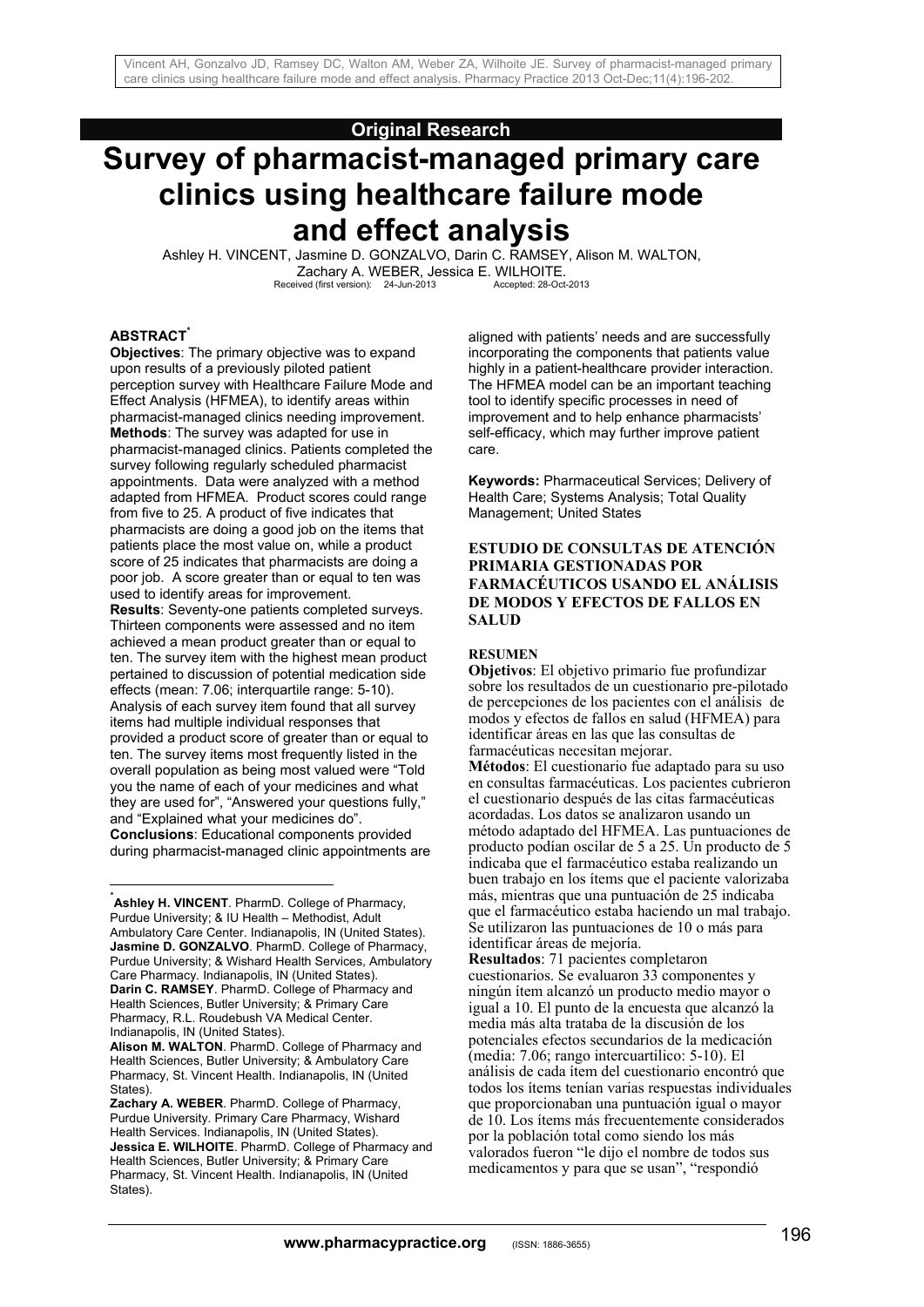completamente sus preguntas" y "explico lo que hacen los medicamentos".

**Conclusiones**: Los componentes educativos proporcionados en las visitas a las consultas farmacéuticas se alinean con las necesidades de los pacientes e incorporan con éxito los componentes que los pacientes valoran más en la interacción paciente-profesional de la salud. El modelo HFMEA puede ser una importante herramienta educativa para identificar procesos específicos que necesitan mejorar y para ayudar a aumentar la autoeficacia de los farmacéuticos, lo que podrá en el futuro mejorar la atención a pacientes.

**Palabras clave:** Servicios Farmacéuticos; Prestación de Atención de Salud; Análisis de Sistemas; Gestión Total de la Calidad; Estados Unidos

## **INTRODUCTION**

The recognition of pharmacists as healthcare providers in recent Medicare legislation is an important step in the expansion and acceptance of clinical pharmacy services.<sup>1</sup> It has been widely accepted within pharmacy organizations that pharmaceutical care should be the focus of all pharmacists.<sup>2</sup> This emphasis on pharmaceutical care and pharmacist-patient interaction is also widely noted within regulations enacted by Congress.<sup>3,4</sup> There are many documented benefits of pharmacist-managed care on disease outcomes<sup>5-</sup> , but information related to patient perceptions of pharmacist-managed care is lacking. As previously demonstrated by Gonzalvo and colleagues, there are consistent and emerging themes related to patient perceptions of pharmacist-managed care<sup>1</sup> but there is limited guidance to help identify whether process improvement is needed in the clinical pharmacist-patient interaction. To compensate for the sparse amount of qualitative data relating to pharmacist-managed care, survey data have routinely been collected to determine patient satisfaction and perceptions of care.<sup>11,12</sup>

Recognizing the subjectivity of survey results, Healthcare Failure Mode and Effect Analysis (HFMEA) is a method that has been successfully implemented to add weight to the importance of survey responses by assigning numerical value.<sup>13</sup> Traditionally, HFMEA has been used to proactively evaluate healthcare processes and identify areas for improvement or to enhance an existing service. Healthcare Failure Mode and Effect Analysis has also been used to identify a cause and effect relationship to reduce medication errors.<sup>14,15</sup> HFMEA can provide a useful measure to improve clinical pharmacy services by identifying areas with the greatest impact based on what the patient values as important.

As opportunities for pharmacists continue to grow, those services offered must be evaluated to determine if they are consistent with what is valued by patients. The research noted by Knight and Caudill focused on a pharmacotherapy clinic at one Veterans Affairs Medical Center.13 This study builds upon their previous work by using the HFMEA model based on surveys of patients referred to the clinical pharmacist for disease state management across multiple pharmacist-managed clinics.

The primary objective of this multicenter study was to expand upon the results of a previously piloted patient perception survey with HFMEA $<sup>13</sup>$ , to identify</sup> areas within pharmacist-managed clinics that need improvement based on patient perceptions.

# **METHODS**

This study was conducted at six pharmacistmanaged clinics within the central Indiana region. with data collection occurring over a six-week period between January and June 2012. Pharmacistmanaged clinics were included based upon similarities in clinic location (i.e.; urban setting) and scope of clinical pharmacy services offered (i.e.; collaborative practice agreements for chronic disease management). Four of the six clinic sites<br>generate patient charges for pharmacist patient charges for pharmacist appointments per their institution specific guidelines. Approval was obtained from each site's Institutional Review Board (IRB), and to maintain patient anonymity, no patient identifiers were recorded.

## **Survey Development**

The survey utilized in this study was adapted with permission from a previously published patient perception survey and was adjusted for utilization in participating pharmacist-managed clinics. The survey was originally designed to measure patient perceptions of the quality of education provided at a single Veteran's Affairs institution.<sup>13</sup> For the current study, the survey was expanded to incorporate a variety of pharmacist-managed clinics at multiple institutions across different health systems, to identify common areas of the pharmacist-patient interaction in need of improvement. Patients were instructed to respond based on only the medications and disease states managed by the pharmacist, not all medications and disease states.

#### **Survey Implementation**

The 27-item survey (online supplementary material) was distributed to six participating pharmacists for use in their pharmacist-managed clinic. Patients are referred to these pharmacist-managed clinics by their physicians for education and medication management. Each clinical pharmacist works closely with their patients and providers through a collaborative practice agreement to adjust therapies, obtain and assess necessary monitoring parameters, and help achieve desired therapeutic outcomes. The disease states managed were specific to each pharmacist-managed clinic and included anticoagulation, diabetes, hyperlipidemia, hypertension, smoking cessation, and general pharmacotherapy clinics. Patients presenting for routine follow-up in a participating pharmacistmanaged clinic were eligible for inclusion, while patients under 18 years of age, had less than two prior visits with the pharmacist, or who were unable to read English were excluded from the study.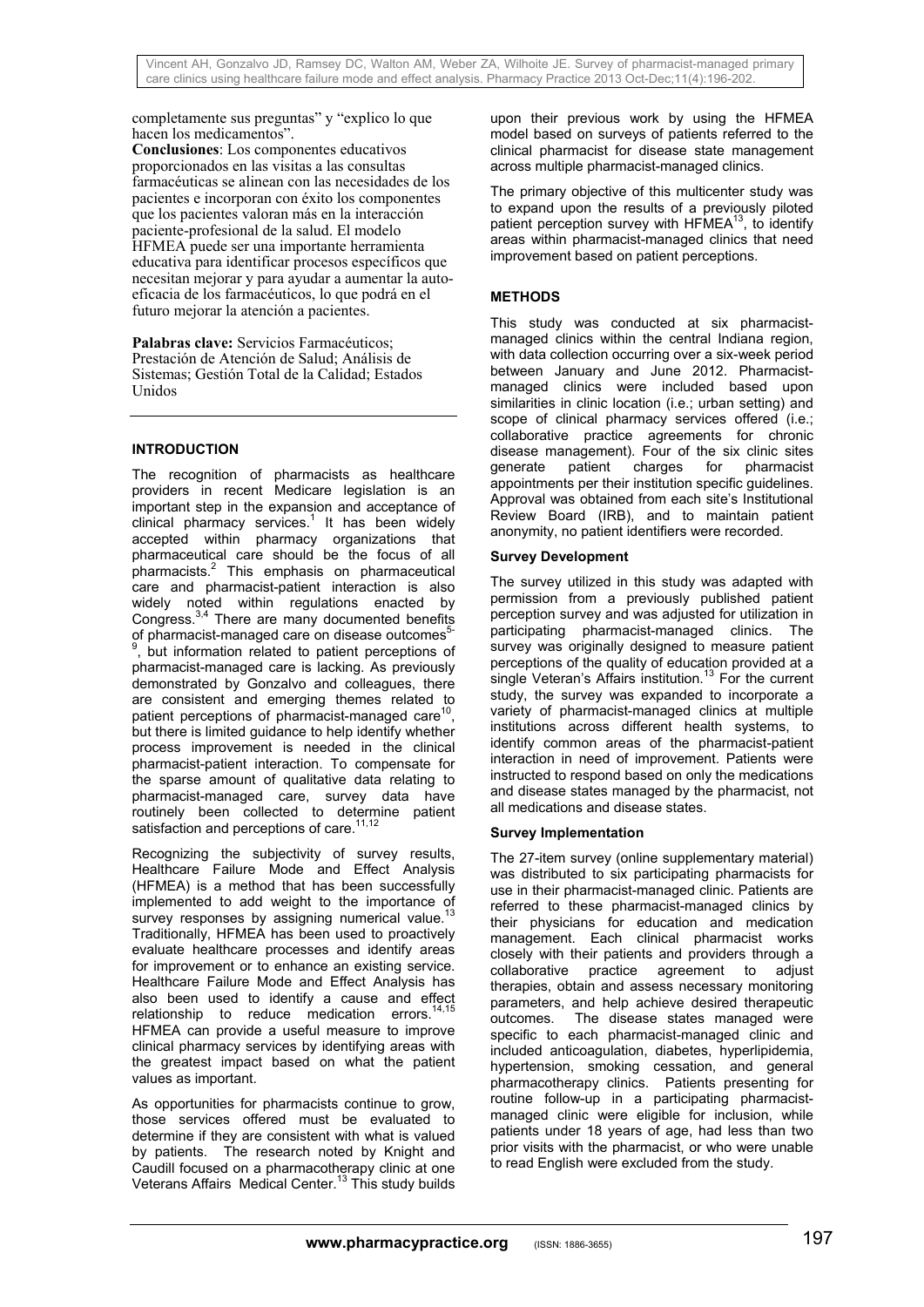Vincent AH, Gonzalvo JD, Ramsey DC, Walton AM, Weber ZA, Wilhoite JE. Survey of pharmacist-managed primary care clinics using healthcare failure mode and effect analysis. Pharmacy Practice 2013 Oct-Dec;11(4):196-202.

| Table 1. Patient Demographics                             |               |  |
|-----------------------------------------------------------|---------------|--|
| Average age in years (SD)                                 | 56 (12)       |  |
| Gender*                                                   |               |  |
| Male                                                      | 36 (50.7%)    |  |
| Female                                                    | 35 (49.3%)    |  |
| Ethnicity*                                                |               |  |
| Hispanic or Latino                                        | $1(1.4\%)$    |  |
| Not Hispanic or Latino                                    | 70 (98.6%)    |  |
| Race**                                                    |               |  |
| American Indian/Alaska Native                             | 3(4%)         |  |
| Asian                                                     | $1(1.4\%)$    |  |
| <b>Black/African American</b>                             | 26 (37.1%)    |  |
| Native Hawaiian/Pacific Islander                          | 0             |  |
| White/Caucasian                                           | 40 (57.1%)    |  |
| No. of past pharmacist-managed clinic                     |               |  |
| visits*                                                   | 14 (34.1%)    |  |
| 2                                                         | 21 (29.6%)    |  |
| $3 - 4$                                                   | 11 (15.5%)    |  |
| $5 - 7$                                                   | 13 (18.3%)    |  |
| $8 - 10$                                                  | 12 (16.9%)    |  |
| >10                                                       |               |  |
| Prescription Drug coverage***                             |               |  |
| Institution specific                                      | 32 (47.8%)    |  |
| Medicaid/Medicare                                         | 21 (31.3%)    |  |
| Private                                                   | $6(9.0\%)$    |  |
| Cash/no third party                                       | $7(10.4\%)$   |  |
| Total average no. of medications per                      | 8.1(5.3)      |  |
| patient (SD)                                              |               |  |
| Average no. of medications managed by                     | 4.2(3.6)      |  |
| pharmacist per patient (SD) <sup>+</sup>                  |               |  |
| Pharmacist-managed disease state*                         |               |  |
| <b>Diabetes</b>                                           | 34 (47.9%)    |  |
| Warfarin (Coumadin) management                            | 19 (26.7%)    |  |
| High blood pressure                                       | 30 (42.2%)    |  |
| Quitting smoking                                          | $3(4.2\%)$    |  |
| High cholesterol                                          | 42 (59.2%)    |  |
| Other                                                     | $3(4.2\%)***$ |  |
| Duration of pharmacist-managed                            | 6.5(7.4)      |  |
| disease state in years (SD)                               |               |  |
| ** $n=70$<br>*** $n=67$ * $n=69$<br>$*$ n=71<br>$n = 65$  |               |  |
| ****<br>Total is greater than 100% due to patients having |               |  |
| multiple pharmacist-managed disease states                |               |  |

Eligible patients were recruited to participate immediately following a regularly scheduled appointment with the clinical pharmacist and were asked to complete the survey in the waiting room or empty exam room. Each patient was provided with written instructions, and completed surveys were given to reception staff within each clinic. The surveys were administered over a six week period to capture as many eligible patients as possible; however, each institution utilized a different six week period within the data collection period based on participating pharmacists' availability. Each eligible patient completed one survey during the six week study period, regardless of number of visits with the pharmacist during that time. There was no randomization or patient selection criteria other than the exclusion criteria previously defined.

#### **Statistical Analysis**

Data were analyzed with a method adapted from that used in a HFMEA process and with standard descriptive statistical methods, to examine quality improvement results. The HFMEA is a prospective assessment that provides a method for placing weights on outcomes (i.e.: assigning a value to the importance of various components of patient education based on what the patient feels is most important). This allows for results to be prioritized

and easy identification of areas for improvement based on numerical scores. For this analysis, product scores could range from a score of five to 25, with a product value of five indicating that pharmacists are doing a good job on the items that patients place the most value on while a product score of 25 would indicate that pharmacists are doing a poor job on the items that patients feel are most important. The specific steps used for calculating the HFMEA scores have been published previously<sup>13</sup>, and include scoring each survey component to be assessed, then multiplying corresponding components from sections 1 and 2 of the survey to determine an overall product score for that item. Traditionally, a product greater than onehalf of the highest score is used to indicate the need for improvement when using a HFMEA method. To maintain consistency with previously published methods, a conservative final score greater than or equal to 10 was used to identify areas for improvement across the pharmacist-managed clinic sites.

#### **RESULTS**

A total of 71 patients completed surveys during the data collection period. Fifty percent of survey respondents were male, with an average age of 56±12 years (Table 1). Of the 13 components assessed, no item achieved a mean product of greater than or equal to ten (Table 2). Survey item 4, "Described the possible side effects of each of your medicines," had the highest overall mean product at 7.05. Analysis of each survey item found that all survey items had multiple individual responses that provided a product score of greater than or equal to ten (Figure 1). When evaluating the survey responses based on the specific disease state managed by the pharmacist, the patients with diabetes had the highest mean product for survey item 4 with a product score of 7.5. This score was lowest at 6.3 for patients seeing the clinical pharmacist for management of warfarin therapy. Survey item 5, "Provided information about your medical problems and the benefits of treating them", had the second highest overall mean product score



Figure 1. Number of Individual responses with product score ≥10 (n=71) \*n=70; \*\*n=68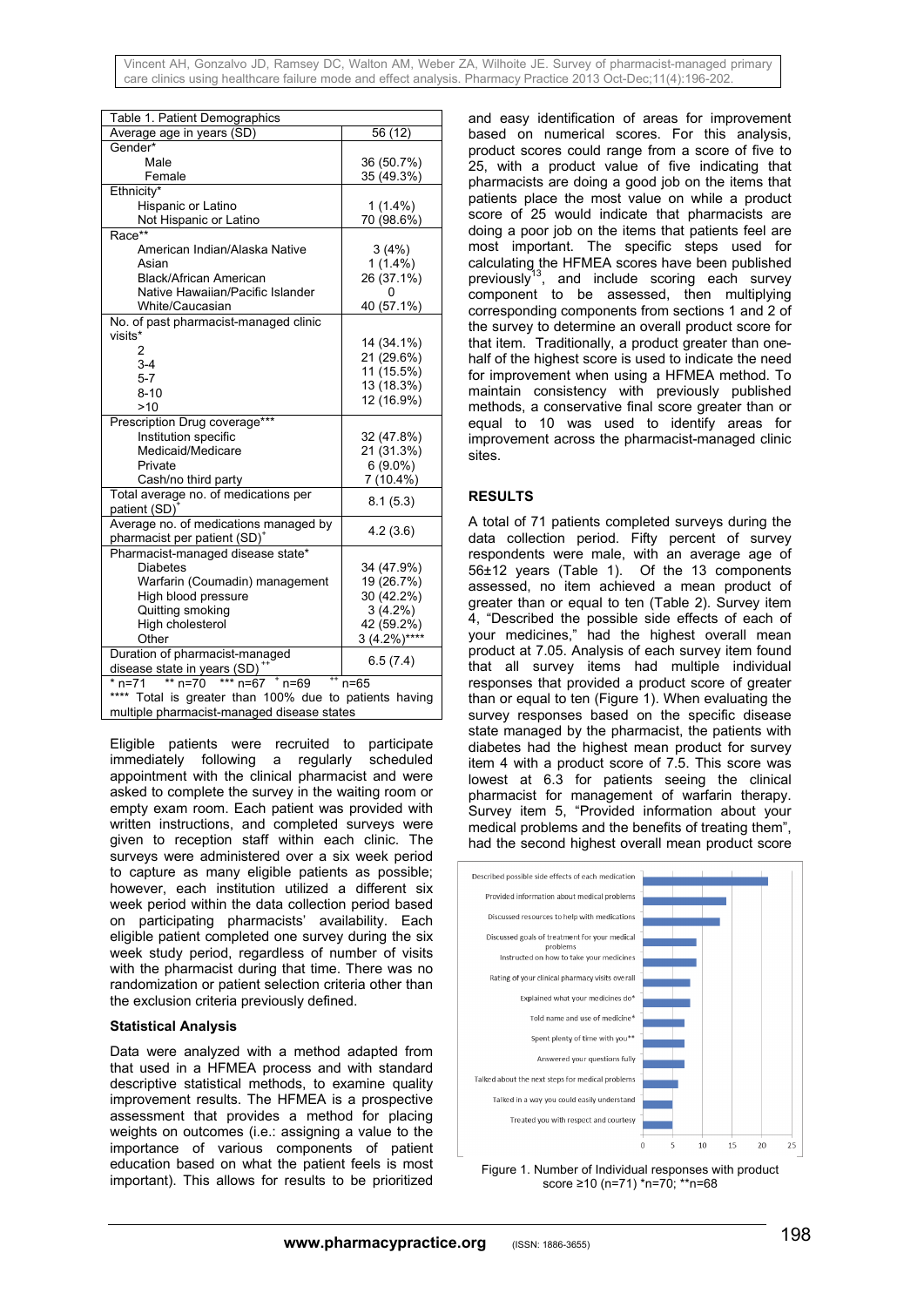Vincent AH, Gonzalvo JD, Ramsey DC, Walton AM, Weber ZA, Wilhoite JE. Survey of pharmacist-managed primary care clinics using healthcare failure mode and effect analysis. Pharmacy Practice 2013 Oct-Dec;11(4):196-202.

| Table 2. Survey Results                                                               |                         |  |
|---------------------------------------------------------------------------------------|-------------------------|--|
| Survey Item                                                                           | Mean Product (IQ range) |  |
|                                                                                       | $n = 71$                |  |
| 1. Told you the name of each of your medicines and what they are used for             | $5.79(5-5)^*$           |  |
| 2. Explained what your medicines do                                                   | $5.85(5-5)^*$           |  |
| 3. Instructed you on how you should take your medicines                               | $5.83(5-10)$            |  |
| 4. Described the possible side effects of each of your medicines                      | $7.06(5-10)$            |  |
| 5. Provided information about your medical problems and the benefits of treating them | $6.31(5-8)$             |  |
| 6. Discussed goals of treatment for each of your medical problems                     | $6.01(5-7)$             |  |
| 7. Talked to you about the next steps in managing your medical problems               | $6.07(5-7)$             |  |
| 8. Answered your questions fully                                                      | $5.63(5-5)$             |  |
| 9. Discussed the resources available to help you with your medications                | $6.35(5-7)$             |  |
| 10. Spent plenty of time with you                                                     | $5.69(5-5)$ **          |  |
| 11. Talked to you in a way you could easily understand                                | $5.41(5-5)$             |  |
| 12. Treated you with respect and courtesy                                             | $5.54(5-5)$             |  |
| 13. Rating of your clinical pharmacy visits overall                                   | $6.01(5-5)$             |  |
| * n=70; **n=68                                                                        |                         |  |

at 6.31. The mean product score was highest among patients seeing the pharmacist for hyperlipidemia management (mean=6.5) and lowest among patients seeing the pharmacist for warfarin management (mean=5.9). The majority of the remaining overall mean products were in the 5 to 6 point range.

The final non-demographic survey question asked patients to list three items they most valued. Of the 53 patients that responded, those items listed most often were "Told you the name of each of your medicines and what they are used for", "Answered your questions fully", and "Explained what your medicines do". The specific frequencies of response by survey item can be found in Table 3. The six items most frequently listed as being "most valued" by patients all had a mean product <5.9. The frequency of the most valued educational<br>components was compared between components was compared between Males/Females (Figure 2) and African Americans/Caucasians (Figure 3). Males rated survey items 8 and 11 as most valued more often than females; females rated survey items 6, 7 and 10 as most valued more often than males. African American participants rated survey items 4, 7, 10, and 12 more often than Caucasian participants; Caucasian participants more frequently rated survey items 1, 3, and 6 compared with African American participants.

#### **DISCUSSION**

The results obtained from this survey indicate that, collectively, clinical pharmacists are performing at a satisfactory level during each pharmacist-patient visit. No item achieved a product score high enough to be flagged as needing improvement based on HFMEA methods. Assessing the individual product scores has highlighted areas on which to focus future quality improvement efforts (i.e.: describing the possible side effects of each of medicine). Interestingly, these results, along with prior results<sup>13</sup>, found that the individual response most commonly associated with a score of greater than or equal to ten related to the discussion of potential medication side effects. This may indicate that pharmacists working in a pharmacist-managed clinic feel it is more important to focus on overall disease state management and perhaps assume that the pharmacist dispensing the prescription will educate the patient on the medication itself, including the possible side effects. Additionally, side effects may have been discussed when medication was initiated, but not emphasized at each patient visit if no medication changes were being made. Pharmacists working in pharmacist-managed clinics should develop ways to incorporate this educational component into patient interactions.

When looking at the items frequently marked as being the most valued by patients overall, the product scores indicate that clinical pharmacists are satisfying patients' expectations across a variety of pharmacist-managed clinic settings. However, when looking at specific patient populations there are some differences in what is valued most highly during an appointment with a clinical pharmacist. Male participants more strongly valued communication in a way that could be easily understood and that fully answered questions than the female participants. The female participants

| Table 3: Survey Responses Listed as 1 of 3 Most Valued Items                       |                              |  |
|------------------------------------------------------------------------------------|------------------------------|--|
| Survey Item                                                                        | No. of Responses<br>$n = 53$ |  |
| Told you the name of each of your medicines and what they are used for             | 26                           |  |
| Answered your questions fully                                                      | 24                           |  |
| Explained what your medicines do                                                   | 18                           |  |
| Treated you with respect and courtesy                                              | 17                           |  |
| Instructed you on how you should take your medicines                               | 15                           |  |
| Talked to you in a way you could easily understand                                 | 14                           |  |
| Described the possible side effects of each of your medicines                      | 11                           |  |
| Discussed goals of treatment for each of your medical problems                     | 11                           |  |
| Provided information about your medical problems and the benefits of treating them |                              |  |
| Talked to you about the next steps in managing your medical problems               |                              |  |
| Spent plenty of time with you                                                      | 6                            |  |
| Discussed the resources available to help you with your medications                | 2                            |  |
| Rating of your clinical pharmacy visits overall                                    |                              |  |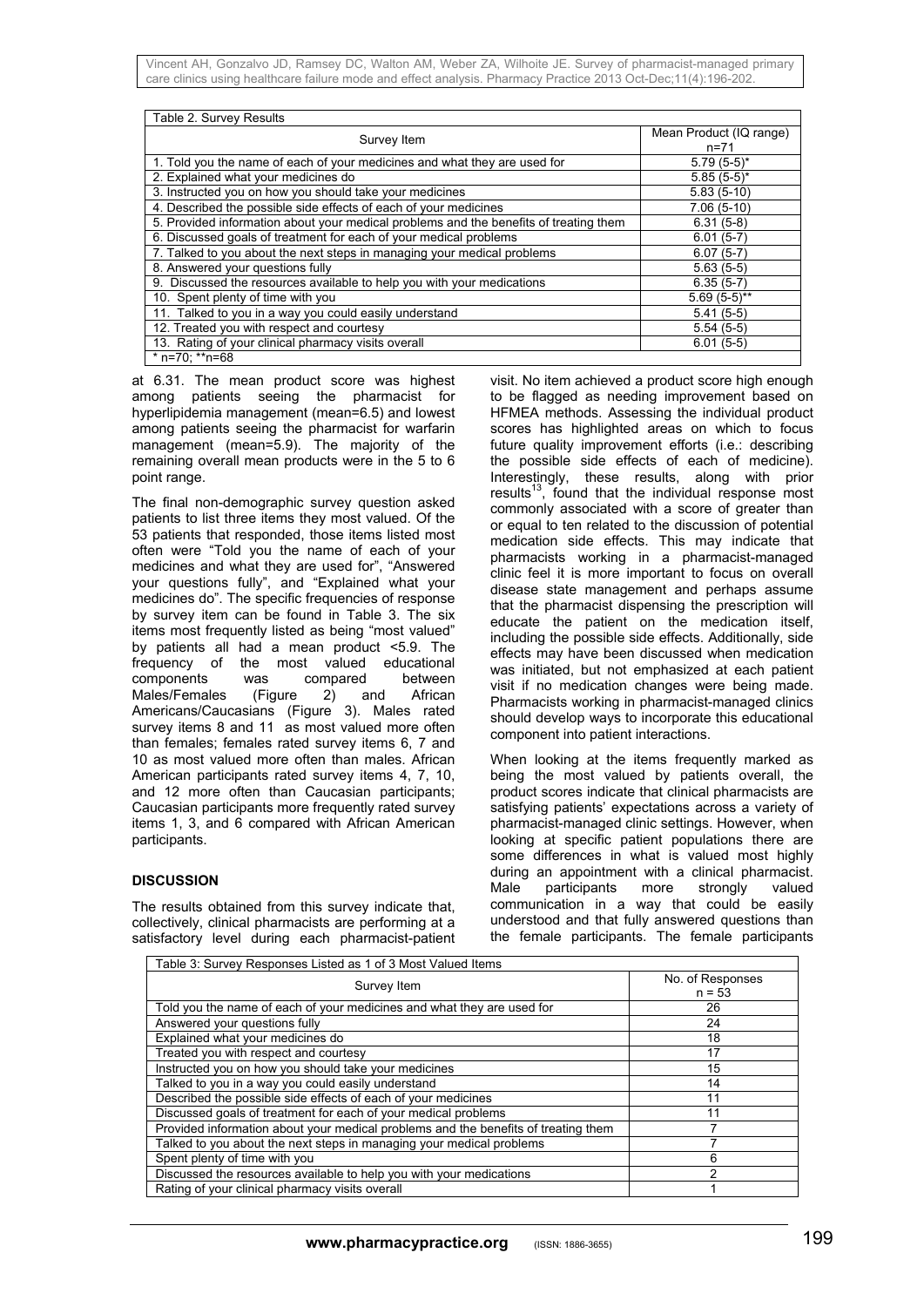Vincent AH, Gonzalvo JD, Ramsey DC, Walton AM, Weber ZA, Wilhoite JE. Survey of pharmacist-managed primary care clinics using healthcare failure mode and effect analysis. Pharmacy Practice 2013 Oct-Dec;11(4):196-202.



□ Females (n=26)

Figure 2. Survey responses listed as 1 of 3 most valued items (Males=27 / Females=26)

placed a higher value on discussing goals of treatment and next steps of therapy, along with spending plenty of time with the patient, than did the male participants. Additionally, African American participants more frequently ranked being treated with respect and courtesy as a highly valued appointment component than did Caucasian participants, while Caucasian participants more frequently ranked being told how to take their medications. These differences among patient populations illustrate the need for continued awareness on the part of the clinician in a

pharmacist-managed clinic to ensure that each patient is getting the most out of their individual appointment by including components that are most likely to be highly valued.

The results found in this study are consistent with the previously published qualitative data on pharmacist-patient interactions<sup>10,13</sup> and support the idea that disease state management by pharmacists is a successful extension of care for chronic diseases. Time constraints in primary care often limit the services that can be provided by



Figure 3: Survey Responses Listed as 1 of 3 Most Valued Items (African American=18 / Caucasian=32)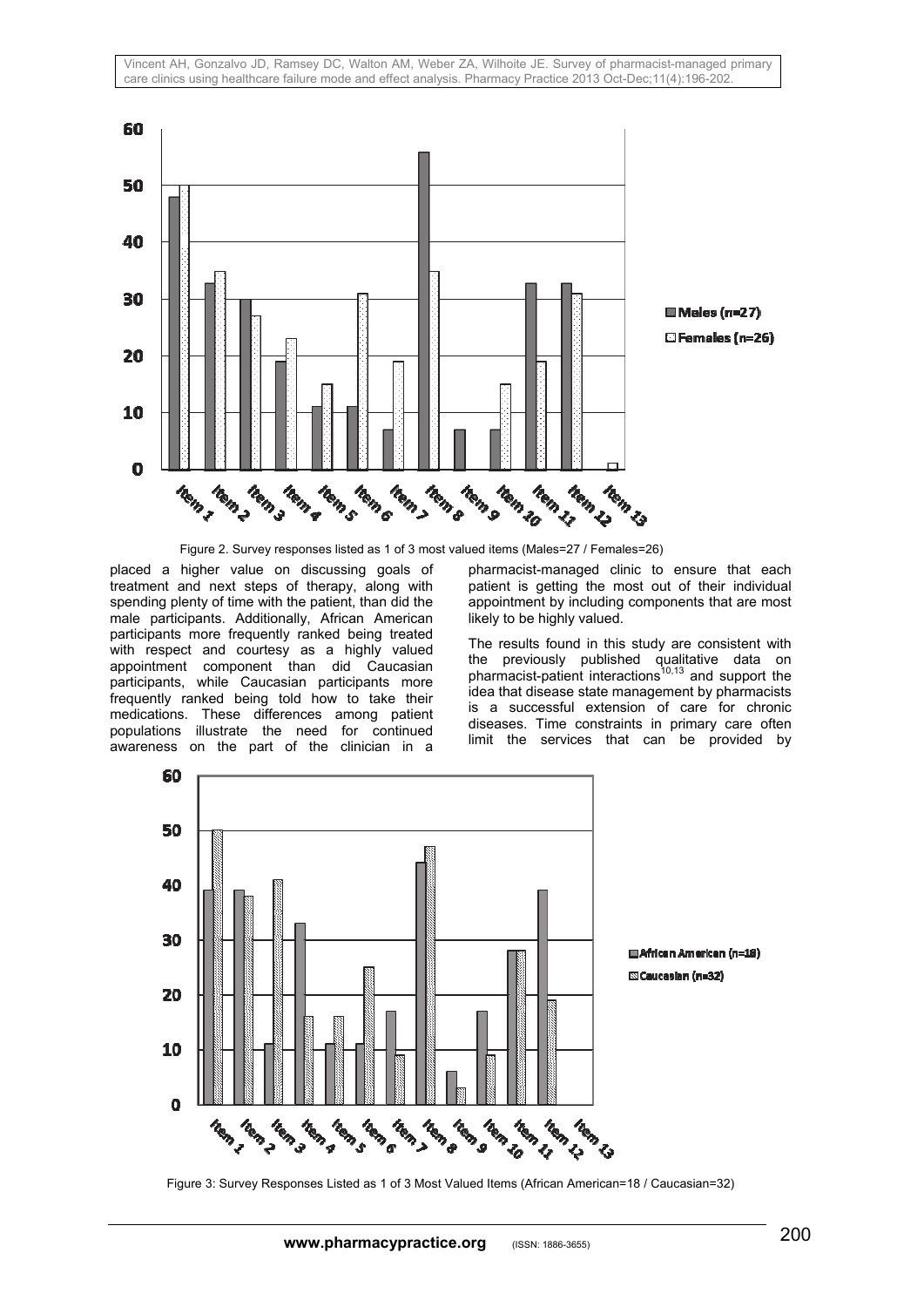physicians.16,17 Not only are pharmacists able to spend increased time with patients, but they are also able to do it in a way that often exceeds patient expectations of a patient-healthcare provider interaction.

The use of HFMEA as a clinical process improvement tool is a novel concept that can be applied to all aspects of pharmaceutical care, not just pharmacist-managed clinics. It is an important tool that can help pharmacists to identify areas of success as well as areas in need of improvement. An additional benefit to using the HFMEA model is its application as an important teaching tool to help increase pharmacists' self-efficacy, which may further improve patient care.

While the survey used in this research was originally designed to measure patient perceptions of the quality of pharmacist education provided at a single Veteran's Affairs institution affiliated clinics and found positive results in a small number of patients<sup>13</sup>, the current study expanded the survey distribution to incorporate a variety of pharmacistmanaged clinics at multiple institutions across different health systems, both Veteran's Affairs and non-Veteran's Affairs. The low number of overall participants in these studies highlights a larger challenge presented to pharmacist-managed clinics, the number of patients that do not keep their scheduled appointments. The survey was offered to each patient presenting to a pharmacist-managed clinic appointment during a six week period, unless they had already completed the survey. Patients were allowed to decline participation, but the majority of presenting patients chose to participate. The overall number of scheduled appointments during the six week survey period was significantly higher than 71. Many of the participating pharmacist-managed clinics had a patient no-show rate of greater than 50 percent, leading to a smaller than expected response rate.

The use of patient surveys as a research method is subjective by nature and open to bias. Steps were taken to minimize this bias by collecting data anonymously, allowing patients to skip questions they were not comfortable answering, and turning in completed surveys to non-pharmacy clinic staff. The study was not designed in a way to compare results between patients receiving pharmacistmanaged care, and those not receiving pharmacistmanaged care. As a result, no statements regarding the statistical significance of the data can be made; however, this does not limit the clinical significance or practical application of applying HFMEA results to identify areas that need improvement during a pharmacist-managed clinic appointment.

HFMEA scales are completely subjective in nature and item values are determined by those developing the scale. The authors attempted to limit subjectivity by using the same scale and analysis method that has been previously published. Additionally, HFMEA is intended to be used as a tool for process improvement. Each pharmacist's process may not be identical, introducing variables into the analysis. However, the items assessed by this survey are a part of each pharmacist-patient encounter and are similar across a variety of pharmacist-managed clinic settings. Based on the largely positive results obtained in this study, as well as the prior study by Knight and Caudill<sup>13</sup>, it should be considered whether or not the HFMEA tool is sensitive enough to identify areas in need of improvement in highly functioning pharmacistmanaged clinics. Further research involving both newly developed and well established pharmacistmanaged clinics should be conducted to test the sensitivity and validity of this HFMEA tool.

## **CONCLUSIONS**

These results, combined with the results published by Knight and Caudill<sup>13</sup>, indicate that educational components provided during pharmacist-managed clinic appointments are aligned with patients' needs and clinic based pharmacists are able to successfully incorporate the components that patients value highly in a patient-healthcare provider interaction. The HFMEA model can be utilized as an important teaching tool to identify specific processes in need of improvement and to help enhance pharmacists' self-efficacy, which may further improve patient care.

#### **ACKNOWLEDGEMENTS**

The authors would like to thank Zina Shulman, PharmD for her work in survey adaptation and distribution and Kyle Hultgren, PharmD for contributing his HFMEA expertise.

#### **CONFLICT OF INTEREST**

All authors report no conflicts of interest.

# **References**

- 1. American College of Clinical Pharmacy. HHS Regulation Expands Definition of Nonphysician Practitioners on Hospital Staffs – Includes Pharmacists. http://www.accp.com/announcements/hhsregulation.aspx (Accessed March 1, 2013).
- 2. American Society of Health-Systems Pharmacists Council on Professional Affairs. Draft statement on pharmaceutical care. Am J Hosp Pharm. 1993;50(1):126-128.
- 3. Barnett CW, Nykamp D, Ellington AM. Patient-Guided Counseling in the Community Pharmacy Setting. J Am Pharm Assoc (Wash). 2000;40(6):765-772.
- 4. Svarstad BL, Bultman DC, Mount JK. Patient Counseling Procided in Community Pharmacies: Effects of State Regulation, Pharmacist Age, and Busyness. J Am Pharm Assoc (2003). 2004;44(1):22-29.
- 5. Nkansah NT, Brewer JM, Connors R, Shermock KM. Clinical outcomes of patients with diabetes mellitus receiving medication management by pharmacists in an urban private physician practice. Am J Health Syst Pharm. 2008;65(2):145-149. doi: 10.2146/ajhp070012